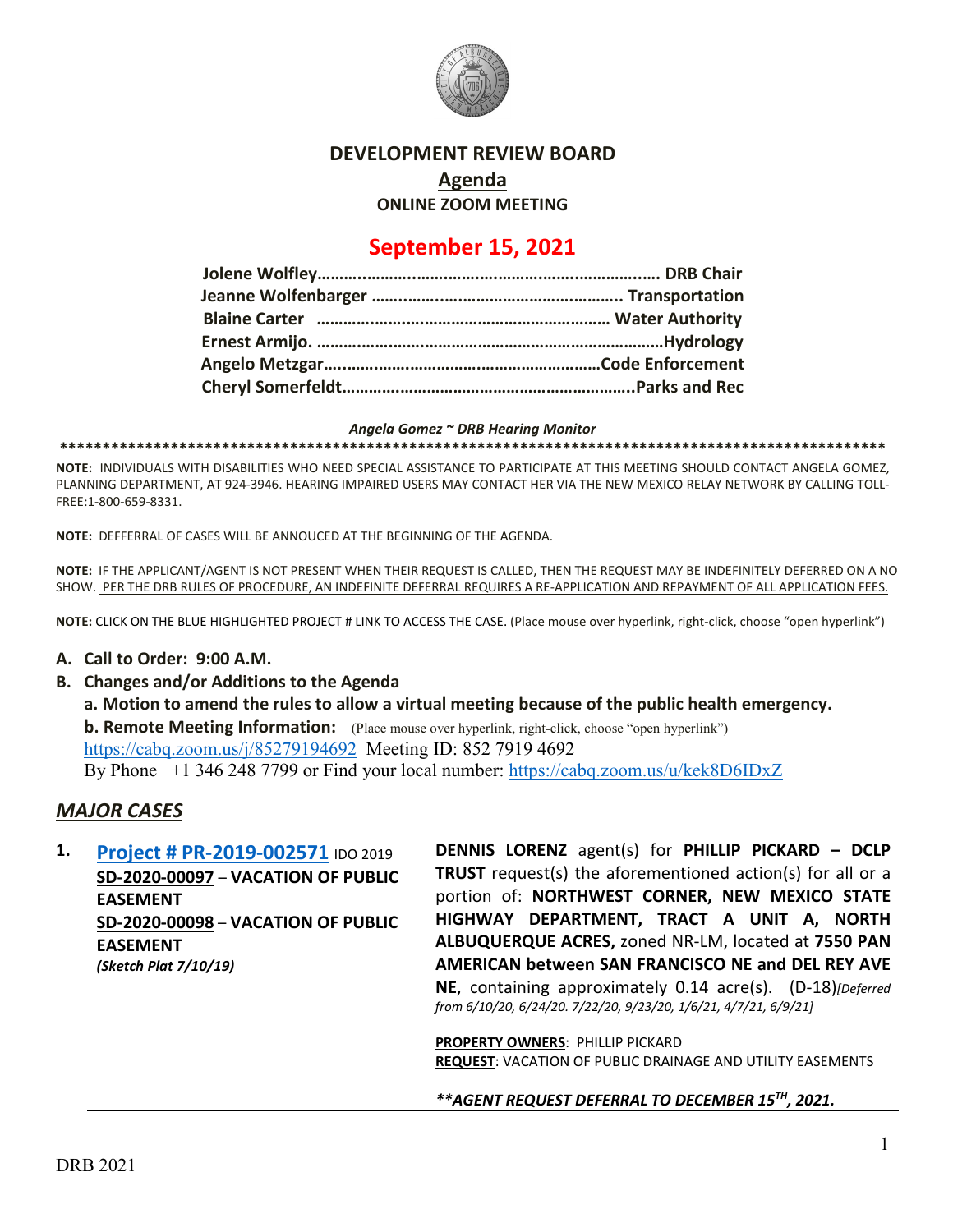| 2. | PR-2021-004968 IDO 2019<br>SD-2021-00145 - BULK PLAT<br>SD-2021-00146 - VACATION OF PUBLIC<br><b>EASEMENT 20' waterline note 3</b><br>SD-2021-00147 - VACATION OF PUBLIC<br><b>EASEMENT 20' waterline note 4</b><br>SD-2021-00148 - VACATION OF PUBLIC<br><b>EASEMENT20' waterline note 5</b><br>SD-2021-00149 - VACATION OF PUBLIC<br><b>EASEMENT Roadway</b> | <b>BOHANNAN HUSTON INC.</b> agent for <b>ELK HAVEN</b> requests<br>the aforementioned action(s) for all or a portion of: TRACT<br>B-1 & B-2, LA CUENTISTA SUBDIVISION zoned R-ML,<br>located on ROSA PARKS RD NW between UNSER BLVD NW<br>and KIMMICK DR NW containing approximately 59.0<br>acre(s). (C-10) [Deferred from 8/11/21, 8/25/21]<br>PROPERTY OWNERS: PULTE GROUP<br><b>REQUEST: BULK PLAT, VACATIONS OF PUBLIC EASEMENT</b>                                                                                       |
|----|----------------------------------------------------------------------------------------------------------------------------------------------------------------------------------------------------------------------------------------------------------------------------------------------------------------------------------------------------------------|--------------------------------------------------------------------------------------------------------------------------------------------------------------------------------------------------------------------------------------------------------------------------------------------------------------------------------------------------------------------------------------------------------------------------------------------------------------------------------------------------------------------------------|
|    | SD-2021-00150 - VACATION OF PUBLIC<br><b>EASEMENT Storm Drain</b><br>Sketch plat 1-27-2021                                                                                                                                                                                                                                                                     | ** AGENT REQUESTS DEFERRAL TO SEPTEMBER 22 <sup>ND</sup> , 2021.                                                                                                                                                                                                                                                                                                                                                                                                                                                               |
| 3. | PR-2020-004138 IDO 2019<br>SD-2021-00151 - PRELIMINARY PLAT<br><b>Sketch plat 3-10-2021</b>                                                                                                                                                                                                                                                                    | HUITT-ZOLLARS INC. - SCOTT EDDINGS agent for QUESTA<br><b>ORO, LLC - TIM MCNANEY</b> requests the<br><b>DEL</b><br>aforementioned action(s) for all or a portion of: TRACT 3 &<br>A-1-A-4, MESA DEL SOL INNOVATION PARK zoned PC,<br>located between SAGAN LOOP and DE KOONING LOOP<br>containing approximately 22.0366 acre(s). (R-15) {Deferred<br>from 8/11/21]                                                                                                                                                             |
|    |                                                                                                                                                                                                                                                                                                                                                                | PROPERTY OWNERS: QUESTA DEL ORO LLC / MDS INVESTMENTS<br>REQUEST: SINGLE FAMILY RESIDENTIAL SUBDIVISION ON TRACT A-1-A-<br>3. TRACT A-1-A-4 SPLIT FOR EXTENSION OF DEIKENBORN DRIVE                                                                                                                                                                                                                                                                                                                                            |
| 4. | PR-2020-004138 IDO 2019<br><b>SI-2021-00574- SITE PLAN DRB</b>                                                                                                                                                                                                                                                                                                 | JEEBS AND ZUZU LLC agent for MESA APARTMENTS LLC<br>requests the aforementioned action(s) for all or a portion<br>of: TRACT A-4, MESA DEL SOL INNOVATION PARK zoned<br>PC, located on UNIVERSITY BLVD and BOBBY FOSTER RD SE<br>containing approximately 14.45 acre(s). (R-15 & R-16)<br>[Deferred from 5/19/21, 5/26/21, 6/23/21, 7/14/21, 7/28/21, 8/18/21, 9/1/21]<br>PROPERTY OWNERS: MESA APARTMENTS LLC/MDS INVESTMENTS LLC<br><b>REQUEST: SITE PLAN DRB FOR 318 UNIT MULTI-FAMILY COMPLEX</b>                           |
| 5. | PR-2020-005689 IDO 2019<br>SI-2021-00987 - SITE PLAN AMENDMENT                                                                                                                                                                                                                                                                                                 | <b>CONSENSUS</b><br><b>PLANNING</b><br>INC.<br>agent<br>for<br><b>LEGACY</b><br>DEVELOPMENT & MANAGEMENT LLC (KLG 10, LLC),<br>requests the aforementioned action(s) for all or a portion<br>of: TRACT B-1-A, MESA DEL NORTE ADDITION zoned MX-<br>M, located on <b>CONSTITUTION</b> AVE NE, between<br>LOUISIANA BLVD NE and MESILLA ST NE containing<br>approximately 1.7414 acre(s). (J-19) [Deferred from 8/11/21,<br>8/25/21, 9/1/21]<br><b>PROPERTY OWNERS: LEGACY DEVELOPMENT &amp; MANAGEMENT LLC</b><br>(KLG 10, LLC) |
|    |                                                                                                                                                                                                                                                                                                                                                                | REQUEST: 151 UNIT MULTI-FAMILY RESIDENTIAL DEVELOPMENT                                                                                                                                                                                                                                                                                                                                                                                                                                                                         |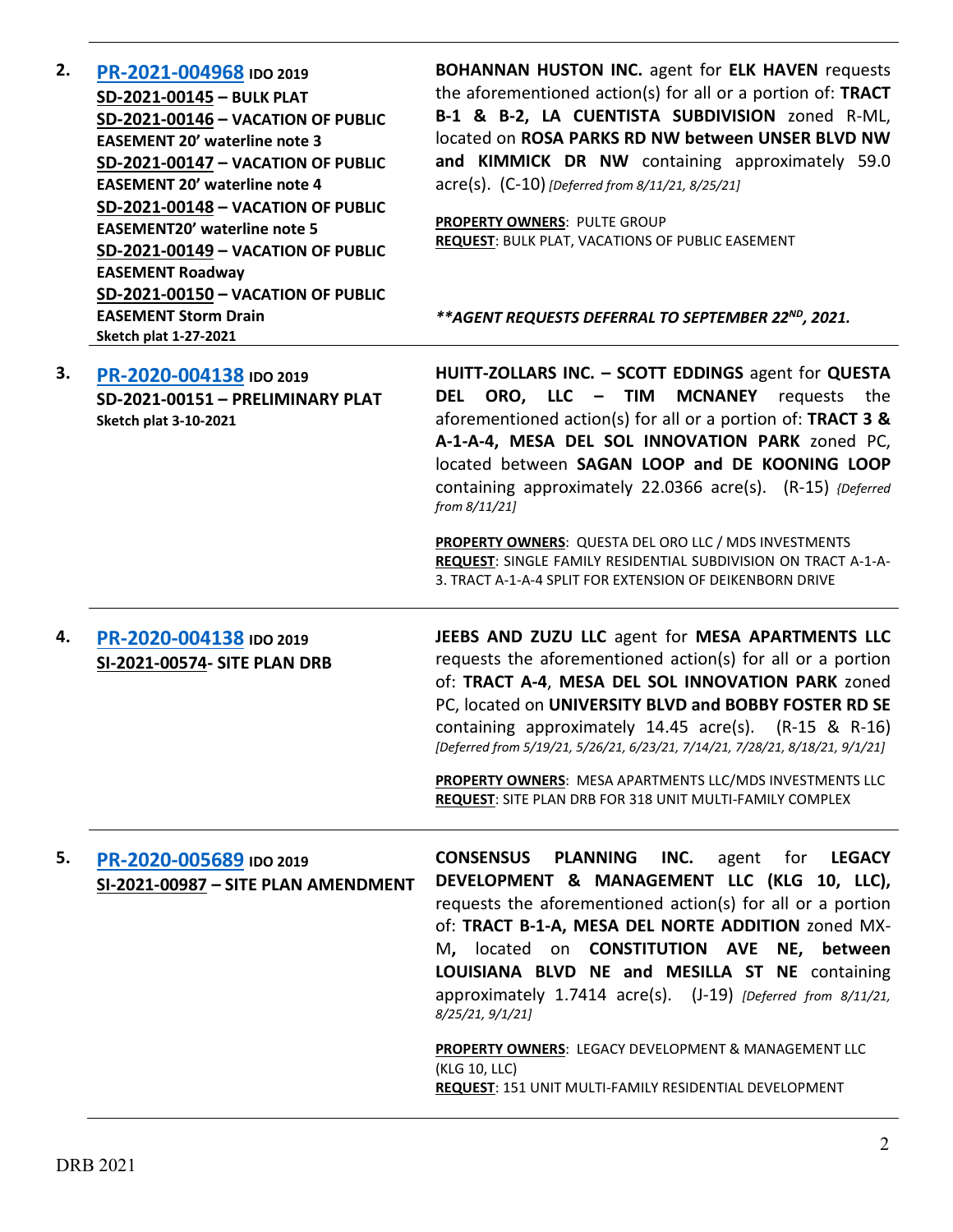| 6. | PR-2020-004457 IDO 2019<br>SD-2021-00025 - PRELIMINARY PLAT<br>VA-2021-00033 - WAIVER<br>VA-2021-00034 - TEMPORARY DEFERRAL<br><b>OF SIDEWALK</b>                                                                                                                                                                                              | RIO GRANDE ENGINEERING agent for BARBARA MUELLER<br>request(s) the aforementioned action(s) for all or a portion<br>of TRACT 22 VOLCANO CLIFFS SUBD UNIT 6<br>LOT 22,<br>VOLCANO CLIFFS UNIT 6 zoned RA-1, located on QUIVIRA<br>DR between VISTA VIEJA AVE and RETABLO RD containing<br>approximately 6.0 acre(s). (D-9)[Deferred from 3/3/21, 5/26/21,<br>7/21/21, 7/28/21, 8/25/21]<br>PROPERTY OWNERS: MUELLER BARBARA A<br>REQUEST: PRELIMINARY PLAT, VARIANCE, TEMP SIDEWALK DEFERRAL                                                                                                                                                                                 |
|----|------------------------------------------------------------------------------------------------------------------------------------------------------------------------------------------------------------------------------------------------------------------------------------------------------------------------------------------------|-----------------------------------------------------------------------------------------------------------------------------------------------------------------------------------------------------------------------------------------------------------------------------------------------------------------------------------------------------------------------------------------------------------------------------------------------------------------------------------------------------------------------------------------------------------------------------------------------------------------------------------------------------------------------------|
| 7. | PR-2021-005019 IDO 2019<br>(AKA: PR-2020-003259)<br>SD-2021-00110 - VACATION OF PUBLIC<br><b>EASEMENT</b><br>SD-2021-00109 - PRELIMINARY/FINAL<br><b>PLAT</b>                                                                                                                                                                                  | CSI - CARTESIAN SURVEY'S INC. agent for PAY AND SAVE<br>request(s) the aforementioned action(s) for all or a portion<br>of TRACT A-2, TRACT A LOTS 1-5 AND 11-17, LANDS OF<br>M.S.T & T, FURR'S PROPERTIES INC.; RIVERA PLACE, zoned<br>MX-M, located at 4701 4TH ST NW between GRIEGOS RD<br>NW and PALO DURO AVE NW, containing approximately<br>3.3677 acre(s). (F-14)[Deferred from 6/9/21, 6/16/21, 6/30/21, 7/14/21,<br>7/21/21, 8/18/21]<br>PROPERTY OWNERS: PAY AND SAVE, INC<br>REQUEST: COMBINE 15 EXISTING PARCELS INTO ONE PROPOSED<br>TRACT, VACATE PUBLIC EASEMENT, GRANT PUBLIC EASEMENT<br>** AGENT REQUESTS DEFERRAL TO SEPTEMBER 22 <sup>ND</sup> , 2021. |
| 8. | PR-2021-005414 IDO 2019<br>SI-2021-01031 - SITE PLAN<br>SD-2021-00136 - PRELIMINARY PLAT<br>SD-2021-00137 - VACATION OF PUBLIC<br><b>EASEMENT 90' Drainage</b><br>SD-2021-00138 - VACATION OF PUBLIC<br><b>EASEMENT 10' Utility</b><br>SD-2021-00139 - VACATION OF PRIVATE<br><b>EASEMENT 40' x 30' Access</b><br><b>Sketch plat 5-12-2021</b> | TIERRA WEST, LLC agent for LA MAME LLC requests the<br>aforementioned action(s) for all or a portion of: TRACT F-4-<br>A PLAT OF TRACTS F-3-A, F-4-A & F-6-A, ATRISCO<br>BUSINESS PARK UNIT 3 zoned MX-M, located at 441 & 457<br>COORS BLVD between COORS BLVD NW and BLUEWATER<br>RD NW containing approximately 8.94 acre(s). (J-10) [8/4/21,<br>8/25/21<br>PROPERTY OWNERS: LA MAME, LLC<br><b>REQUEST: DRB SITE PLAN, PRELIMINARY PLAT, VACATION ACTIONS</b>                                                                                                                                                                                                           |

## *MINOR CASES*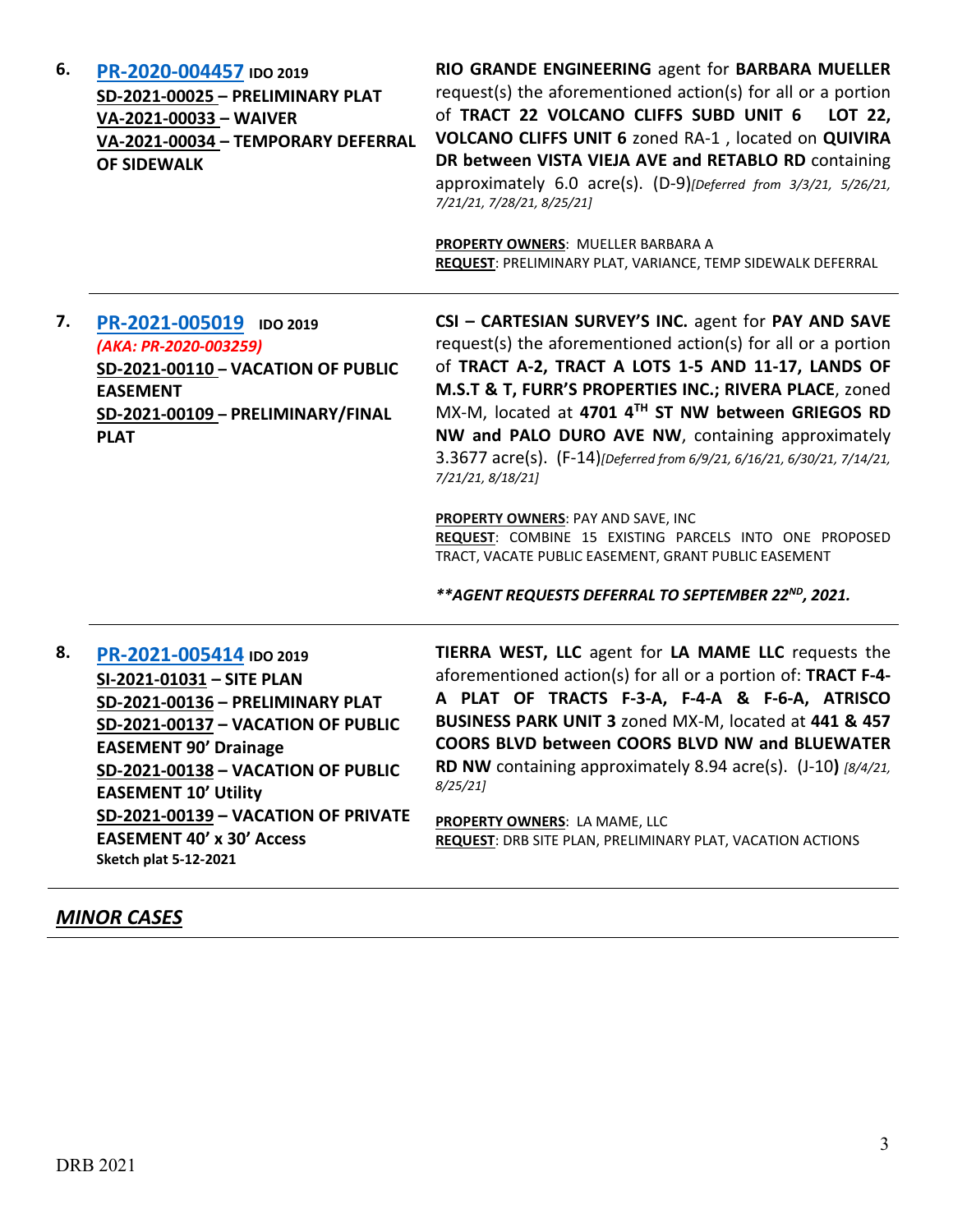| 9.  | PR-2021-005222 IDO 2019<br>SI-2021-01237 - EPC SITE PLAN<br><b>SIGN OFF</b>                                 | TIERRA WEST, LLC agent for WESTERN HIILS INVESTMENTS<br>LLC requests the aforementioned action(s) for all or a<br>portion of: TRACT C-4-A PLAT OF TRACTS C3A, C3B, C3C,<br>C4A, SEVEN BAR RANCH zoned NR-BP, located at 3615<br>HWY 528 between CALLE CUERVO NW and HWY 528<br>containing approximately 1.99 acre(s). (A-14)[Deferred from<br>8/18/21<br>PROPERTY OWNERS: WESTERN HILLS INVESTMENTS LLC<br>REQUEST: FINAL SIGN OFF OF EPC SITE PLAN |
|-----|-------------------------------------------------------------------------------------------------------------|-----------------------------------------------------------------------------------------------------------------------------------------------------------------------------------------------------------------------------------------------------------------------------------------------------------------------------------------------------------------------------------------------------------------------------------------------------|
| 10. | PR-2021-005371 IDO 2020<br>SD-2021-00186 - PRELIMINARY/FINAL<br><b>PLAT</b>                                 | CSI - CARTESIAN SURVEYS, INC. agent for HOMEWISE, INC.<br>requests the aforementioned action(s) for all or a portion<br>of: LOTS 5 & 6, UTE ADDITION zoned R1-D, located at 3534<br>& 3536 UTE RD NW between 50TH ST NW and 47TH ST NW<br>containing approximately 0.2824 acre(s). (K-11)<br>PROPERTY OWNERS: HOMEWISE, INC.                                                                                                                        |
|     |                                                                                                             | REQUEST: PLAT REVIEW FOR SUBDIVISION BY LOT LINE ADJUSTMENT<br>TO FORMALIZE A SUBDIVISION BY DEED OF LOTS 5 AND 6 OF THE UTE<br>WITH ADMINISTRATIVE<br><b>REQUESTS</b><br><b>FOR</b><br>ADDITION,<br><b>STAFF</b><br>DETERMINATIONS OF SIDEWALK WIDTH AND RIGHT OF WAY WIDTH<br>FOR UTE ROAD NW                                                                                                                                                     |
| 11. | PR-2020-004664 IDO 2020<br>SD-2021-00170 - PRELIMINARY/FINAL<br><b>PLAT</b>                                 | <b>COMMUNITY SCIENCES CORPORATION agent for HOUSE</b><br>OF LIFE MINISTRIES, LLC requests the aforementioned<br>action(s) for all or a portion of: LOT 2, COORS VILLAGE<br>zoned MX-T, located at QUAKER HEIGHTS PL NW between<br>MILNE RD NW and WESTERN TRAILS NW containing<br>approximately 5.0708 acre(s). (F-11)                                                                                                                              |
|     |                                                                                                             | PROPERTY OWNERS: HOUSE OF LIFE MINISTRIES, LLC<br>REQUEST: DIVIDE EXISTING TRACT 2, COORS VILLAGE INTO TWO NEW<br>TRACTS 2-A AND 2-B                                                                                                                                                                                                                                                                                                                |
| 12. | PR-2018-001217 IDO 2019<br>SD-2021-00460 - PRELIMINARY/FINAL<br><b>PLAT</b><br><b>Sketch plat 5-12-2021</b> | <b>ISAACSON &amp; ARFMAN INC. agent for FOURTH STREET &amp;</b><br><b>MENAUL INC.</b> requests the aforementioned action(s) for all<br>or a portion of: LOT 1-A-1-A, WALGREEN ADDITION zoned<br>MX-M, located at 300 MENAUL BLVD NW between 2ND<br>STREET NW and 4 <sup>TH</sup> STREET NW containing approximately<br>9.6037 acre(s). (H-14) [Deferred from 8/4/21]                                                                                |
|     |                                                                                                             | PROPERTY OWNERS: FOURTH STREET & MENAUL INC<br>REQUEST: PRELIMINARY/FINAL PLAT APPROVAL                                                                                                                                                                                                                                                                                                                                                             |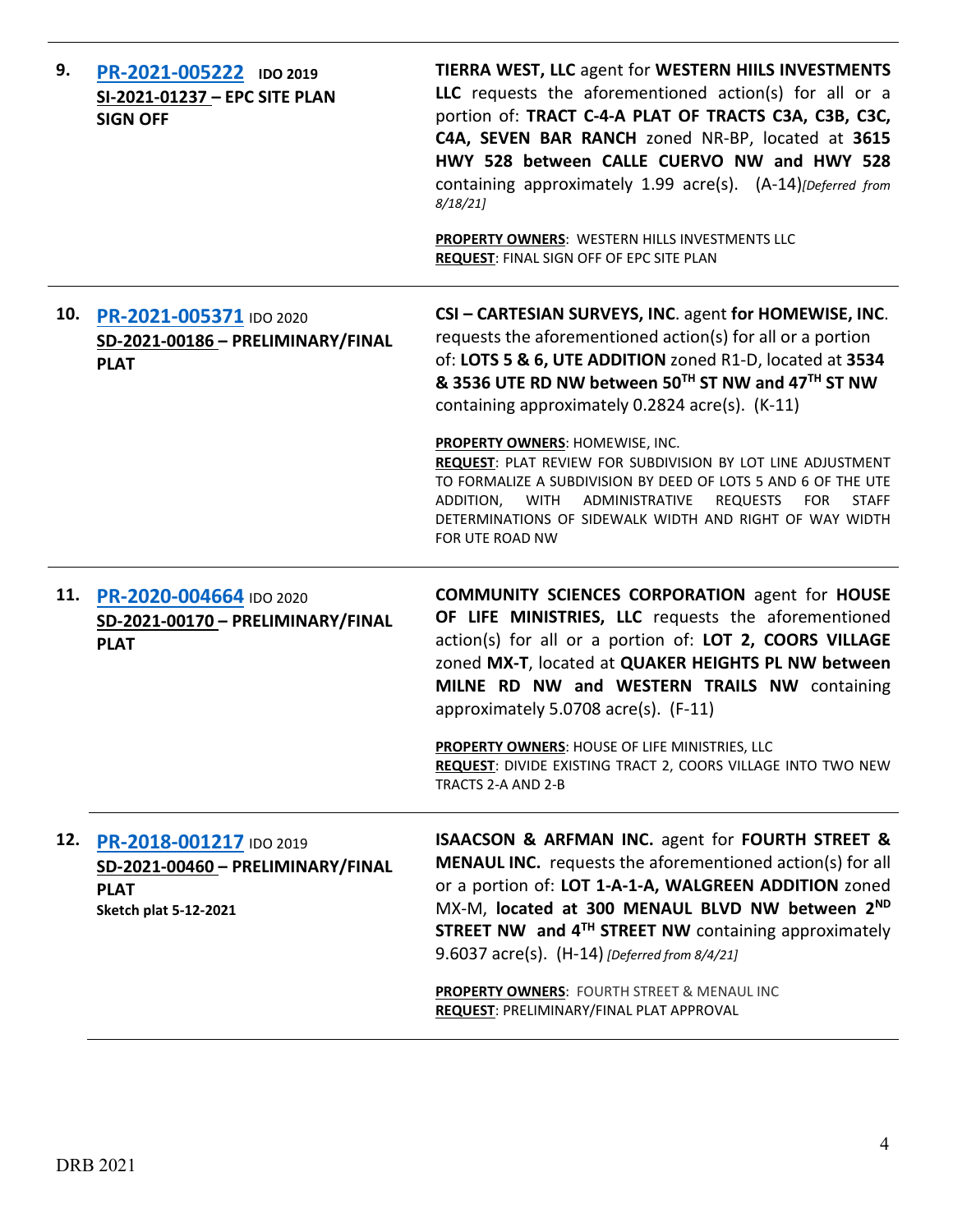| 13. | PR-2020-004748 IDO 2019<br>SD-2021-00152 - PRELIMINARY/FINAL<br><b>PLAT</b><br>Sketch plat 12-2-2020 | TIM SOLINSKI agent for AUI INC. requests the<br>aforementioned action(s) for all or a portion of: *62 4 ARMIJO<br>BROS ADDN LOTS 62, 63 & 64 & LOTS R, S & T & ALLEY ADJ LT, LOTS 1-5<br>ALL LOT 6 EXC A SELY PORTION BLK C OF THE MANDELL BUSINESS AND<br>RESIDENCE ADDN AND AN UNPLATTED STRIP OF LAND W OF AND ADJ<br>THERE, PORTION OF LOTS 7 & 8 BLOCK C MANDELL BUSINESS AND<br>RESIDENCE ADDN & PORTION OF P & Q PERFECTO MARIANO JESUS<br>ARMIJO ADD, TRACT A2 PLAT OF TRACTS A-1 & A-2,<br>zoned MX-FB-UD, located at ONE CIVIC PLAZA & 400<br><b>MARQUETTE between MARQUETTE and TIJERAS</b><br>containing approximately 2.2273 acre(s). (J-14) Deferred from<br>7/28/21, 8/4/2, 8/11/21, 8/25/21] |
|-----|------------------------------------------------------------------------------------------------------|--------------------------------------------------------------------------------------------------------------------------------------------------------------------------------------------------------------------------------------------------------------------------------------------------------------------------------------------------------------------------------------------------------------------------------------------------------------------------------------------------------------------------------------------------------------------------------------------------------------------------------------------------------------------------------------------------------------|
|     |                                                                                                      | <b>PROPERTY OWNERS: BERNALILLO COUNTY, CITY OF ALBUQUERQUE</b><br>REQUEST: REPLAT TO CONSOLIDATE 22 LOTS/TRACTS INTO 2 TRACTS,<br>DEDICATE ADDITIONAL PUBLIC RIGHTS-OF-WAY AND<br>GRANT<br>TO.<br><b>EASEMENTS</b>                                                                                                                                                                                                                                                                                                                                                                                                                                                                                           |

### *SKETCH PLAT*

| 14. PR-2021-005984 IDO 2020<br>PS-2021-00110 - SKETCH PLAT | JAG PLANNING & ZONING - JUANITA GARCIA agent for<br>VICTOR WUAMETT/HERREN-OPHIR LLC requests the<br>aforementioned action(s) for all or a portion of: LOTS B-1,<br>LOT A-1 AND 11, BLOCK 9, PARK RIDGE ADDITION zoned<br>MX-L, located at 2109 - 2121 SAN MATEO NE between<br><b>SCHOOL NE and HAINES NE containing</b><br><b>INDIAN</b><br>approximately 0.4017 acre(s). (J-17)<br>PROPERTY OWNERS: VICTOR WUAMETT/HERREN-OPHIR LLC |
|------------------------------------------------------------|--------------------------------------------------------------------------------------------------------------------------------------------------------------------------------------------------------------------------------------------------------------------------------------------------------------------------------------------------------------------------------------------------------------------------------------|
|                                                            | REQUEST: VACATE 7,847.8637 OF RIGHT-OF-WAY ALONG THE EAST<br>SIDE OF BUILDINGS                                                                                                                                                                                                                                                                                                                                                       |
|                                                            |                                                                                                                                                                                                                                                                                                                                                                                                                                      |
| 15. PR-2021-005980 IDO 2020<br>PS-2021-00109 - SKETCH PLAT | <b>ANTONIO A. RIVERA</b> requests the aforementioned action(s)<br>for all or a portion of: LOTS 13 THRU 16 BLOCK 8, JOHN<br>BARON BURG PARK zoned R1-A, located on 22 <sup>ND</sup> ST NW<br><b>between ASPEN and I-40</b> containing approximately 0.3214<br>$\text{acre}(s)$ . (H-13)                                                                                                                                              |